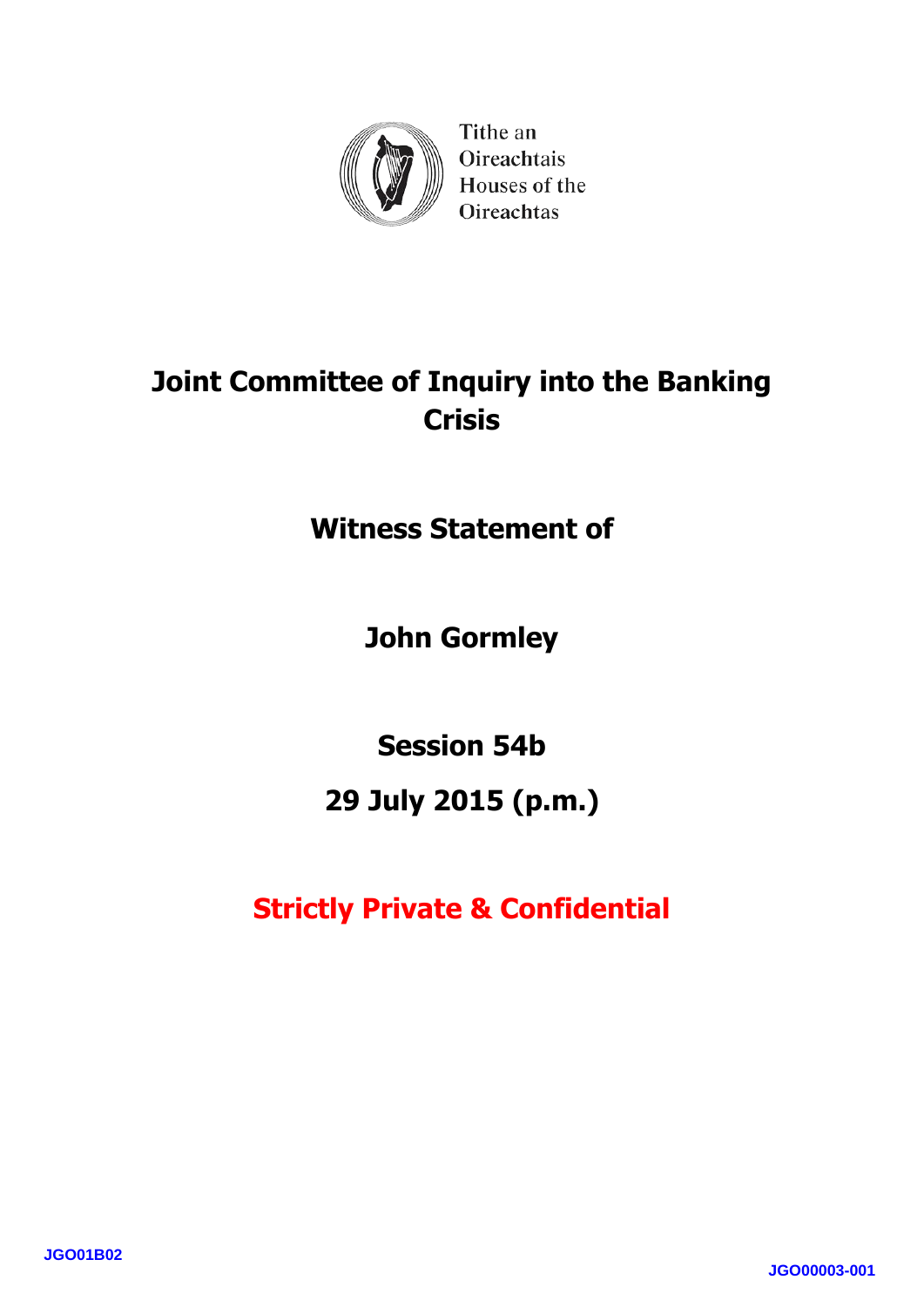As indicated on its cover page, the document(s) contained within are confidential unless and until the Joint Committee decides otherwise including where the Joint Committee publishes such document(s). For the avoidance of doubt, "documents" include witness statements in this context. Further to section 37 of the Houses of the Oireachtas (Inquiries, Privileges and Procedures) Act 2013 ("the Act"), while the documents remain confidential, you must not disclose the document(s) or divulge in any way that you have been given the document(s), other than:

"(a) with the prior consent in writing of the committee,

(b) to the extent necessary for the purposes of an application to the Court, or in any proceedings of the Part 2 inquiry, or

(c) to his or her legal practitioner. $11$ 

Serious sanctions apply for breach of this section. In particular, your attention is drawn to section 41(4) of the Act, which makes breach of section 37(1) a criminal offence.

**.** 

<sup>1</sup> *See s.37 of the Houses of the Oireachtas (Inquiries, Privileges and Procedures) Act 2013*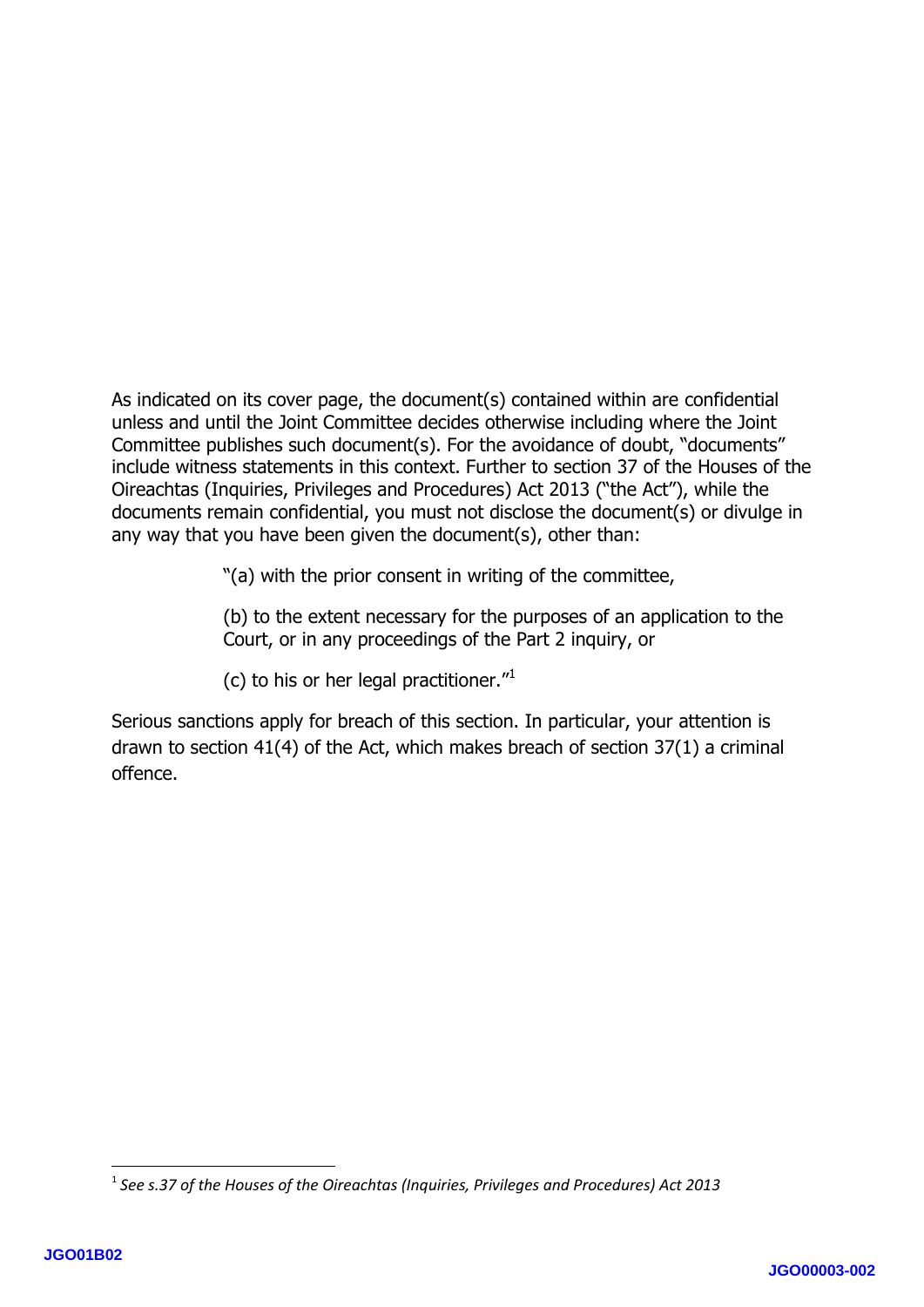Chairman and Committee Members,

I would like to thank you for giving me the opportunity to address the Banking Inquiry Committee on these important issues. I hope that your valuable work will add to the store of knowledge on this subject contained in the Regling and Nyberg Reports, and that lessons can be learned. Having said that, I fear that an economic and political system that promotes economic growth at all costs will always be prone to boom and bust cycles and ecologically unsustainable.

Mr Chairman, I became leader of the Green Party in 2007 following the resignation of Trevor Sargent. At that stage the Green Party had already decided by an overwhelming majority of its members to participate in a coalition government with the Fianna Fail party.

While we were the only party that based our 2007 election manifesto on a forecast of reduced growth, I don't think anybody in the party could have predicted that our term in government would coincide with the worst economic crisis and recession that this country has ever had to endure. The Green Party did not in any way cause the recession, but in government we had a collective responsibility to extricate our country from the crisis. This involved making the most difficult political decisions that any small party has ever had to make. It's a fact that two thirds of what is known euphemistically as the 'fiscal adjustment' , which led to the recovery, was made by the Green Party in government. The Green Party TDs and Senators voted for these cut backs and tax increases, convinced that this was the correct course of action, while also knowing that it would lead inevitably to electoral annihilation. I'm proud of the dignified way that the Greens conducted themselves during this time of adversity. I'm also proud of the fact that the Green Party insisted that every one of the austerity budgets we negotiated and voted for was 'progressive', i.e. each budget hit the wealthier members of our community proportionately harder than the less well off . This has been confirmed by subsequent studies of the various budgets by the ESRI. This is not to imply that the cutbacks were painless. They were not. Large sections of the Irish people suffered hugely because of the austerity measures, and I regret that we were forced to make these decisions.

I believe our economic and financial problems were caused by a combination of factors, which include: banking deregulation and poor oversight of the financial institutions, a property bubble fuelled by reckless lending practices and irresponsible land re-zoning, huge increases in public spending, over-reliance on property and construction-related taxation, alongside inappropriate reductions in some taxes. The globalisation of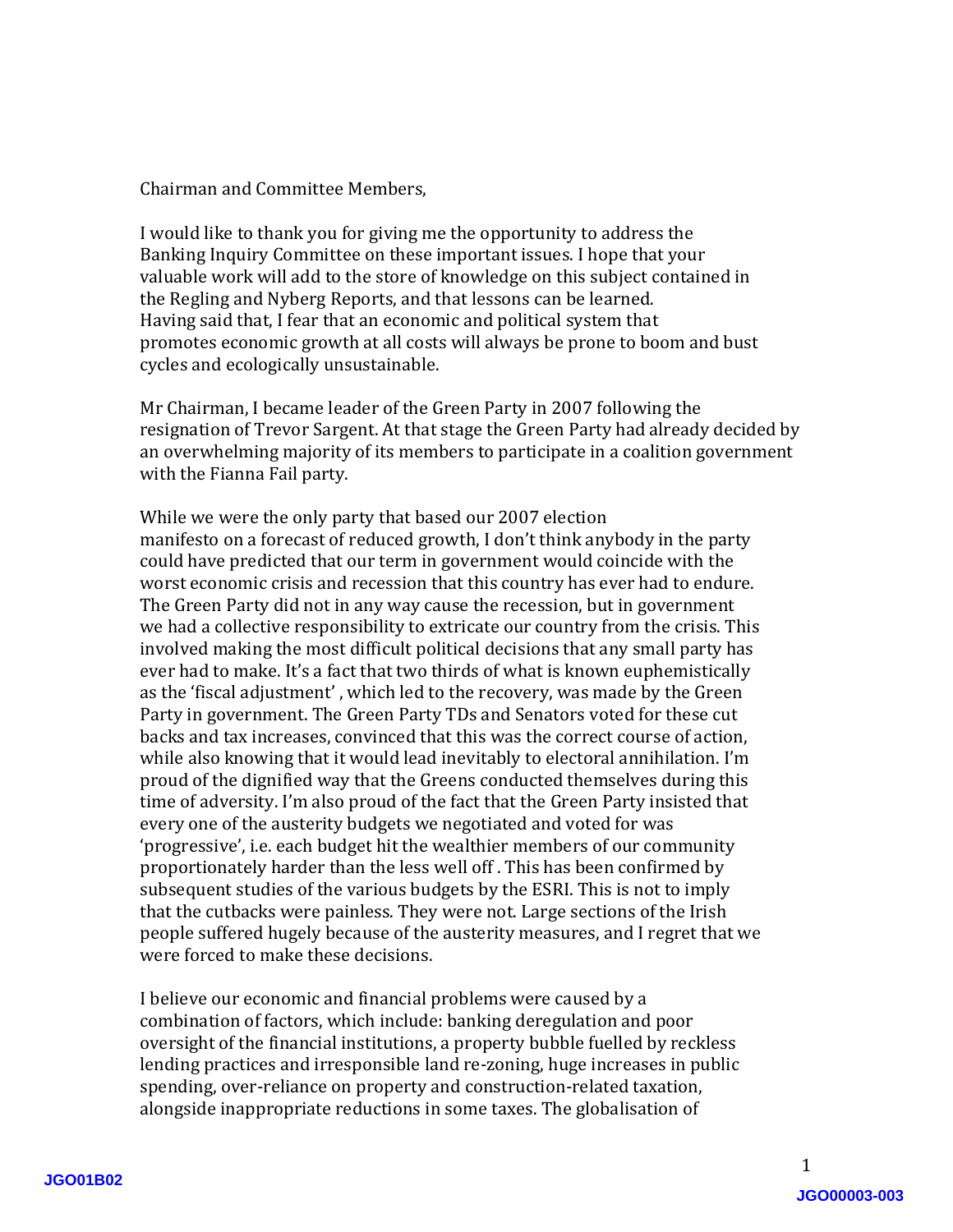banking and interbank lending also led to a global domino effect.

### **Planning**

I'd like now to concentrate on one of the above subjects and one which is close to my own heart: the role of poor planning in our economic crisis. Some of the Inquiry members may be aware of the report published in July 2010 by NUI Maynooth titled 'A Haunted Landscape: Housing and Ghost Estates in Post-CelticTiger Ireland.' It is a report that deserves the full attention of this committee. Let me quote from the executive summary:

'Government has two principal levers through which it can regulate property development. The first is through fiscal policy with respect to regulating access to credit and determining taxation rates. The second is through planning policy and the zoning of lands and the granting of planning permissions. Explanations of the Irish property bubble have focused almost exclusively on the former, and the role of the banks, tax incentive schemes, and the failure of the financial regulators. To date the role of the planning system in creating the property bubble has not been considered. '

The fact is, Chairman, that corrupt and irresponsible zoning practices did play a significant role in our economic crisis. The above report asked that a Commission of Inquiry would look specifically at this matter. That may not happen, but you have the opportunity to examine it as part of your own inquiry.

During the so-called boom years, the Green Party representatives on local councils and in the Dail tried at every turn to highlight the problems of poor planning. On entering government, we resolved to introduce a more evidence -based and sustainable planning system. As Minister I enacted new planning legislation and intervened at local level in a number of cases of poor planning practice. I also initiated a number of reviews of local planning following complaints and allegations by members of the public. The Green Party also insisted on a Windfall Tax on the unearned benefit to landowners of rezoning land. All of these measures were designed to counteract the poor practices which had led to the crisis, and I am convinced that had they been in place earlier, the property bubble would not have inflated to such an extent and the severity of the economic crisis would have been much reduced. Regrettably many of these measures have been undone the current government.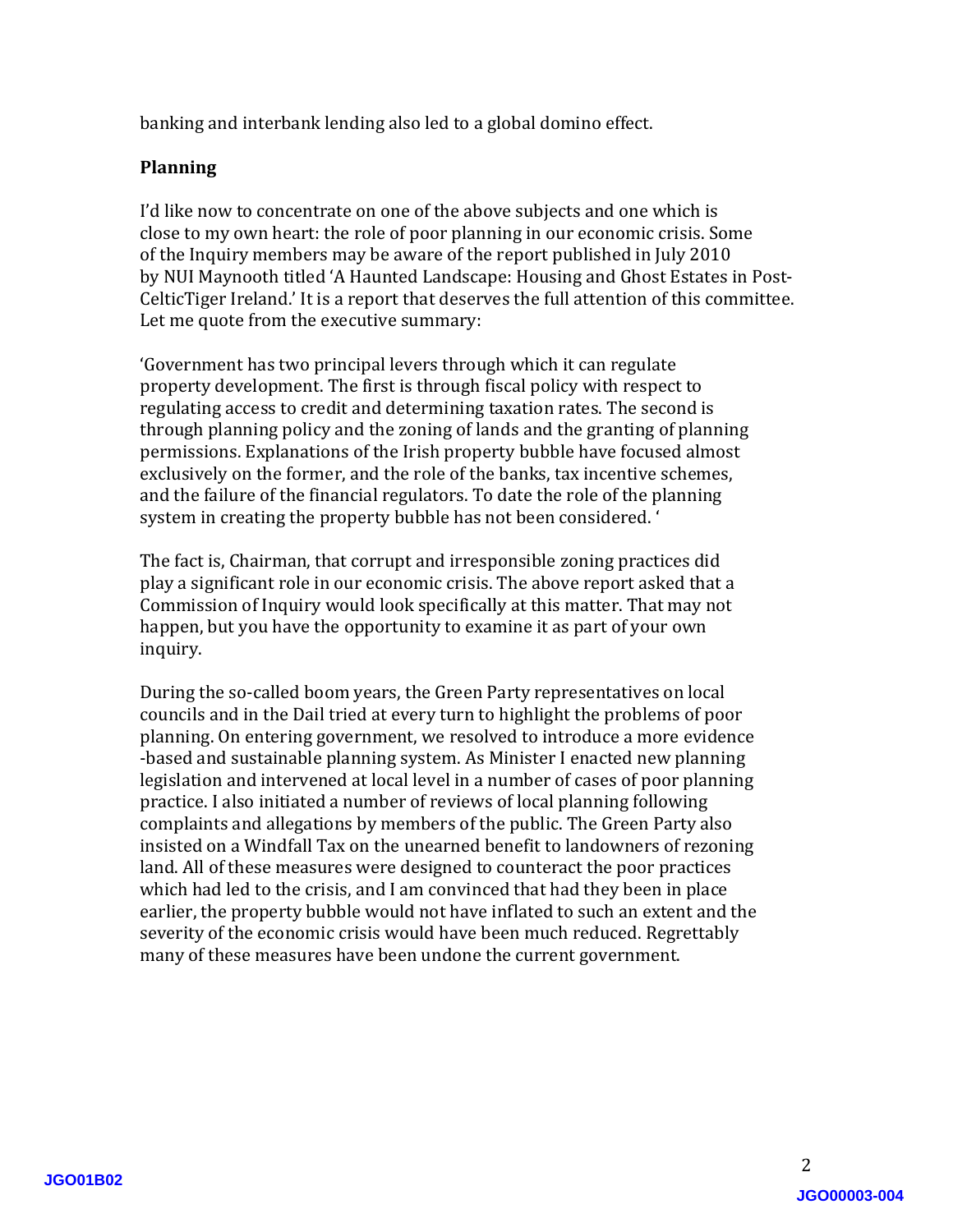### **Banking**

On the question of banking, the Green Party was to the fore in directly criticising the lending practices of the banks. Our then Finance spokesperson, Dan Boyle, recalls in a book he published on our time in government, a meeting with the Irish Banking Federation in 2006. He attended the meeting along with the current leader of the party, Eamon Ryan. I'd like to quote directly from the book:

'We brought up the question of the efficacy and economic sanity of issuing 110% mortgages, and the general lack of sustainability that seemed to exist in property market; a market the banks seemed intent on inflating further. The response to our concerns was both arrogant and condescending. We didn't understand banking, we were told, besides which the market would correct itself in a relatively painless manner.'

Early in our term in government, I recall at a pre-cabinet meeting in the Taoiseach's office at the time of the Northern Rock collapse, asking the then Finance Minister, Brian Cowen, if our banks were sound. He told me that there was no problem with our banks and that they 'well-capitalised'. I had no hard evidence to suggest otherwise, but a nagging doubt persisted, based on nothing more than intuition.

It was clear that the Lehman's collapse would have knock-on effects, and I asked Minister Lenihan if there were contingency plans here. In these snatched conversations in the Ministerial corridor, he told me that matters were 'in hand'. I got the impression that Finance were working on a plan, but I had no idea that they had been working on it for an extensive period of time, as indicated in the evidence of Kevin Cardiff.

I tried to keep myself informed on the crisis during those two weeks. I was particularly interested in the views expressed by David McWilliams. I knew David vaguely through mutual acquaintances and he had visited me in Leinster House and the Custom House. He also been a severe critic of the reckless lending practices of the banks which he predicted correctly would lead to a housing bubble. I read his articles in the Sunday Business Post on the crisis with interest. He outlined a step-by-step approach to the liquidity problem in the banks. I became aware that week from a comment made to me by Minister Lenihan that he had also been in contact with David McWilliams. I did not know the extent of that contact until David McWilliams published details in a subsequent book. I phoned David McWilliams on his mobile while I was in Brussels, attending a Ministerial Council Meeting on September 26th. We had a long and detailed conversation on what could and should be done on the banking crisis. In his evidence, David McWilliams seemed to indicate that we had no further contact on the matter. In fact, there was an important exchange of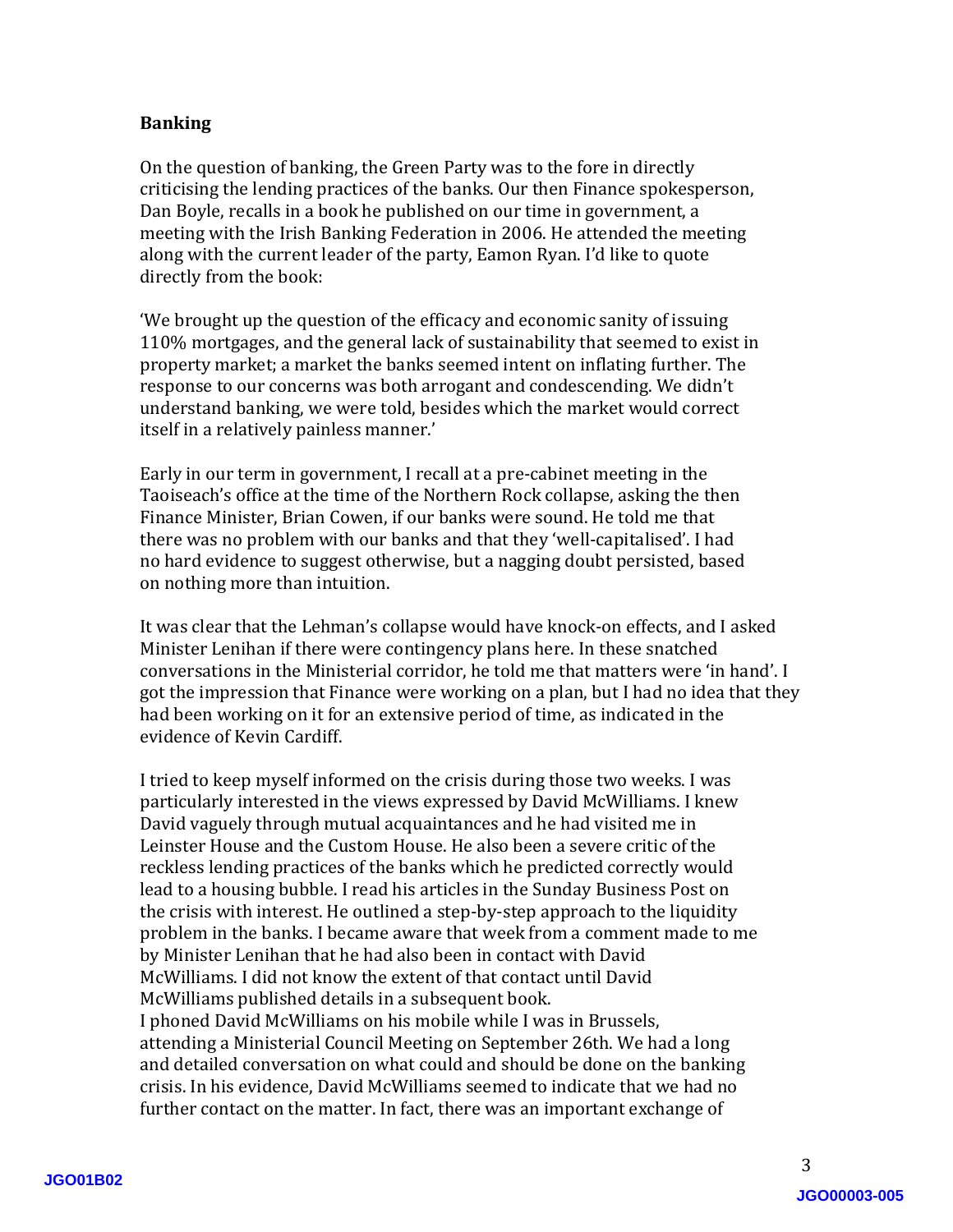emails, which are included in the appendix , at the request of the Chairman . When I raised the possibility of nationalisation of the banks during our telephone conversation, he dismissed the idea out of hand. He did so again in his subsequent email to me. I told him that I would raise the matter with the Taoiseach and theMinster at a pre-cabinet meeting on the Sunday (28th September). I met theTaoiseach and Minister Lenihan in the 'ante-room' opposite the cabinet room.

My memory of that meeting was that it was short and rushed, with both of them arriving late and wishing to go directly into the cabinet meeting. I passed them the article written by David McWilliams and mentioned his proposals. There was cursory acknowledgement of the points, but neither of them indicated that there was to be a meeting with bankers the next day. The first indication I had of such a meeting was when I got a phone call from Minister Lenihan at about two o'clock on the morning of the 30th. I had a brief conversation with Minister Lenihan. He explained to me the urgency of the situation. He said that this was an incorporeal cabinet meeting, but that I was welcome to come into Government Buildings, if I wished. I told him that would not be necessary if we were going with the 'David McWilliams option'. He confirmed that was what was being proposed.. As this had been the basis of our previous discussions I was satisfied to give my consent to a Government decision to publish legislation to give effect to the guarantee.

Early that morning I emailed David McWilliams with the news. When he replied later on that day, he was particularly pleased that the markets had reacted so positively to the guarantee.

Mr Chairman, I'd like it noted that I was grateful for David McWilliam's input. He did not know, nor did I, that we were dealing with an insolvency problem. Even on that day the 30th of September, Minister Lenihan told us that the guarantee was the best way to deal with the liquidity problem.

## **Events post September 2008**

Following the guarantee decision in September 2008 the Green Party maintained a close involvement in the government banking and budget strategy. Responsibility for dealing with these matters in government was assumed by my colleague, Eamon Ryan. What follows is based on contemporaneous notes taken by Eamon Ryan, and I believe it would be in the interest of the committee to interview him separately, as he had a more direct involvement in these matters.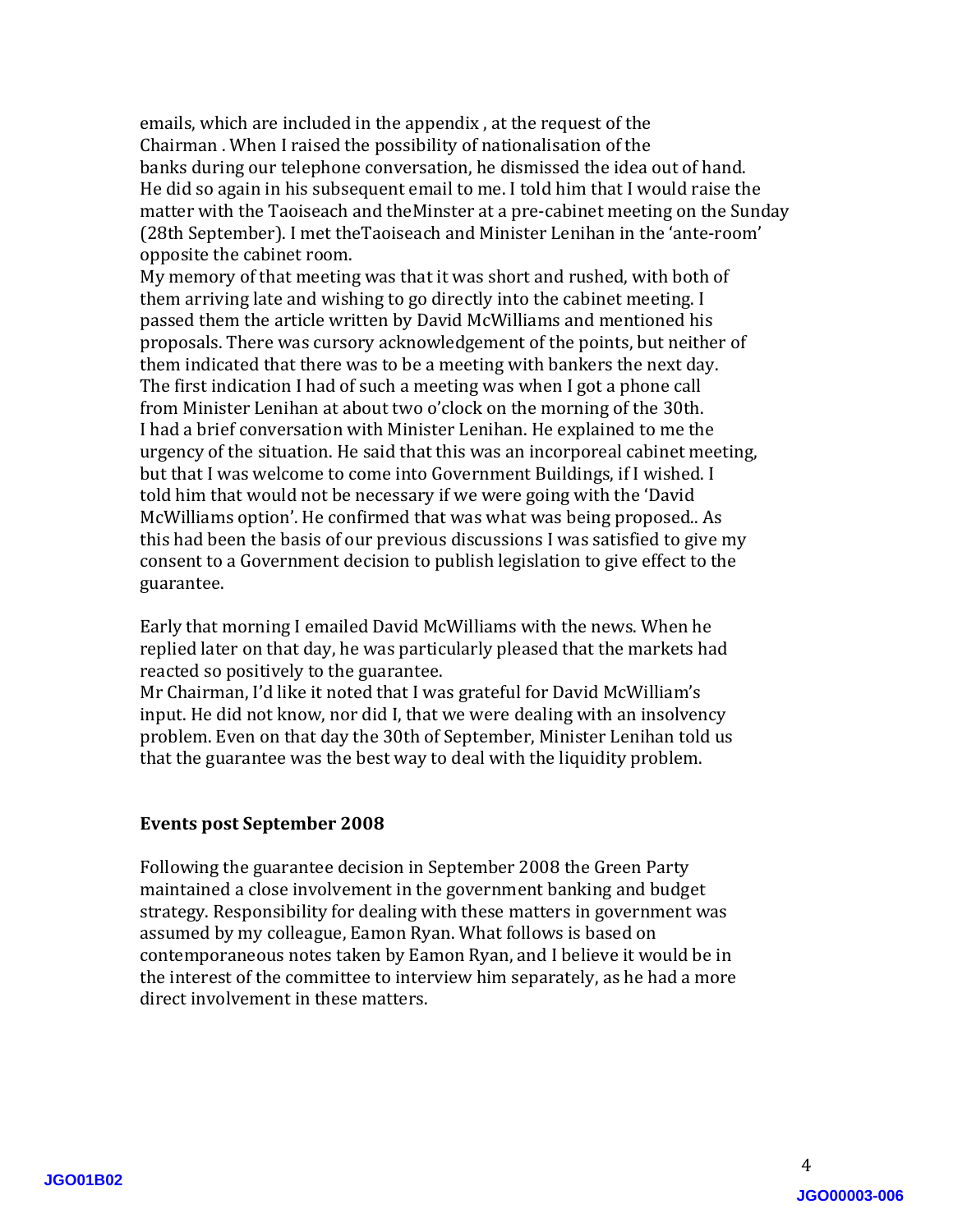### **4th Quarter 2008**

We were informed by Minister Brian Lenihan of the extent of losses that Sean Quinn had accumulated through the purchase of Anglo share options. and about the uncovering of a related share buying arrangement of the same options to try and restore the Anglo share price.

In meetings with the CEOs of AIB and Bank of Ireland it was suggested that the overall loan losses within the Irish banking system would be in the order of some  $\epsilon$  5 billion and that they were still solvent. The initial findings of the PWC reports into the loan books of the six covered institutions indicated a similar story, although the size and extent of the loans to individual developers was staggering. It became increasingly clear that the loan losses were potentially underestimated as the property market started to decline. Peter Bacon was appointed to look at possible mechanisms for dealing with these bad debt loans.

Significantly, the Green Party Chairman and Finance Spokesperson, Senator Dan Boyle, used the platform of the MacGill Summer School to outline our Party's proposals for banking policy reform. We proposed that in future the governor of the Central Bank should come from outside of the Department of Finance and that the regulator would preferably come from outside the jurisdiction. The government later decided to implement these measures to by appointing Prof Honohan and Dr Elderfield.

#### **1st Quarter 2009**

In a meeting in the offices of the NTMA with Michael Somers former EU Commissioner David Byrne, John Corrigan, Brendan McDonagh and Peter Bacon, it was made clear that the banking crisis was evolving into a bigger national crisis. The ability of the state to raise money was now in question. The withdrawal of some  $\epsilon$  70 billion in short term interbank deposits from the six covered banks left them in real difficulty, despite the bank guarantee, meant that insolvency was now a real prospect.

Three options were presented as possible solutions to this pressing banking problem. An immediate nationalisation was ruled out as the state would not be able to manage the loan books of all six banks at the one time. There was also still the prospect of either AIB or Bank of Ireland being solvent. (It was not certain at this stage which was in worse difficulty, but it became clear in the coming months that Bank of Ireland was in a slightly better shape. A second option was to apply the sort of insurance scheme that the UK Government had used in their own banks to deal with problem loans, but it was felt that this would not be viable in the Irish context as the UK developers were largely publicly quoted companies and therefore would be able to raise capital to turn existing bad development loans around, whereas the Irish construction sector was dominated by individual entrepreneurs who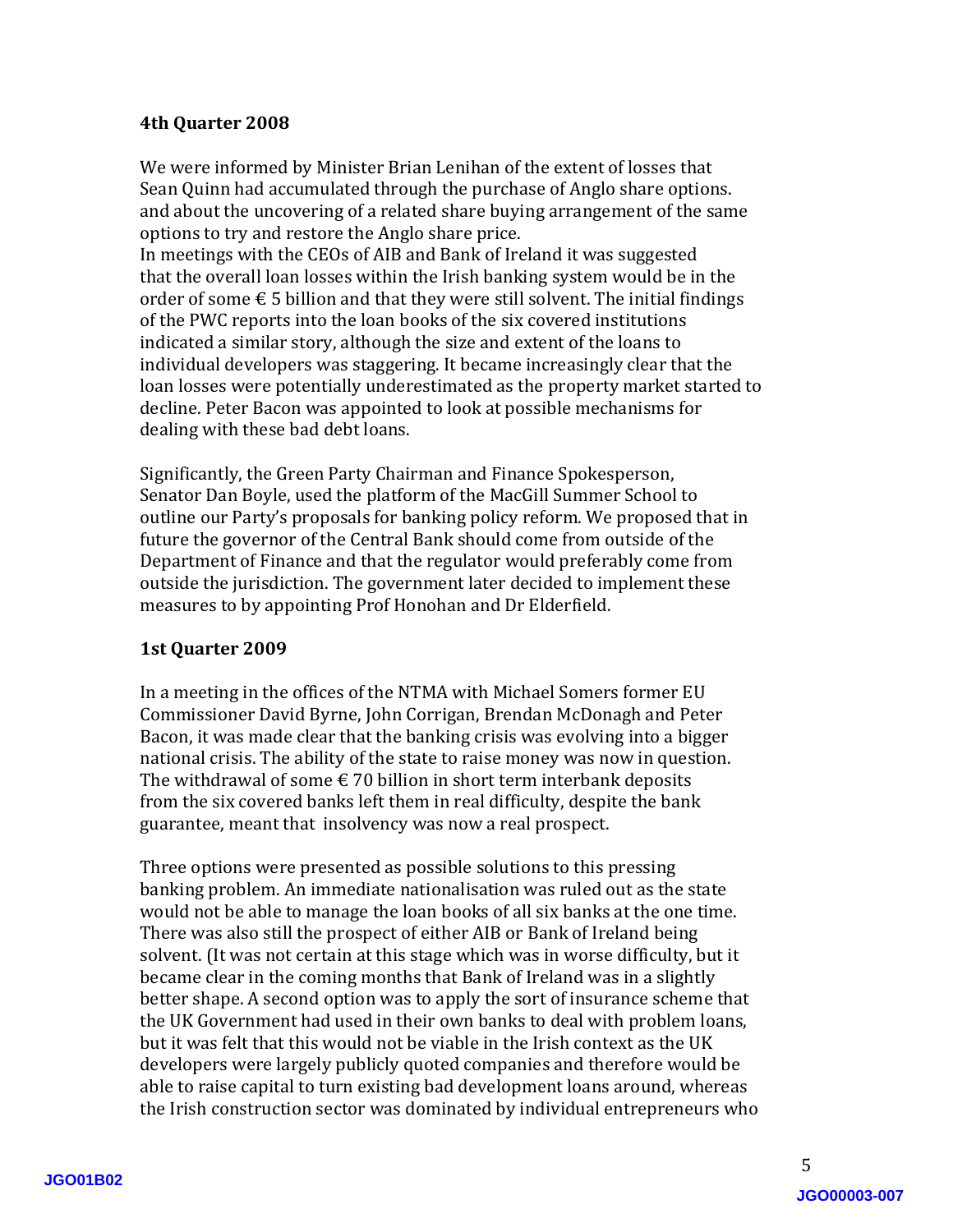had no recourse to similar financing to manage their indebted portfolios. The third and selected option was to initiate a state 'bad bank' to manage all the development loans of the covered institutions and to allow the banks to use the bonds that the state would use to purchase the loans as collateral in the ECB for emergency liquidity.

The publication of a report by the National Economic and Social Council on the five aspects of the Irish Crisis had a real influence on our thinking with regard to the resolution of the crisis. In answering their question as to whether we were more Northern or Southern European in our current circumstances, it was clear that the latter was the case, and that the resolution of our difficulties should follow the broad approach that the Swedish Government had taken in similar circumstances in the 1990's. Despite our banking and budget problems, it was clear that the underlying Irish trading economy was still productive and that the return to a balance of payments surplus gave us the prospect of managing the crisis.

Prior to the scheduled allocation of new Capital to Anglo, further irregularities involving end of year transfer of funds with INBC became apparent and it was clear the Bank was no longer viable as an independent entity and it was decided it should be nationalised. In considering whether an alternative course might have been taken we were reminded that by the size of its balance sheet Anglo was equivalent to some 50% of the Irish economy, whereas Lehman Brothers banks by size was 5% of the US economy. There was a strong determination within the international community not to replicate the chaos that had ensued when Lehman's had gone bust.

## **2nd Quarter 2009**

In a meeting in advance of a cabinet decision, the head of the NTMA, the head of the Central Bank, and the head of the Department of Finance were asked whether they agreed that the proposed NAMA solution was the best option we had. All three agreed and the cabinet signed off on the proposal. Extensive negotiations took place between the Green Party and Fianna Fail on the details of the legislation. We were concerned about the proposed payment of a price above the current market value for the development loans, about ensuring the structure of the organisation allowed for planning and social gain, and that it would not be subject to undue developer or political influence. It took some time to draft and agree the legislation and to then get it through the Dail. There was a valid criticism that greater speed was required, but had the time for debate been reduced there would have been uproar.

We would have liked to have seen greater speed in the removal of existing management and board members of banks that had clearly failed. The Minister of Finance cited the difficulty that had already become apparent in the relationship with the new Management team in Anglo from very early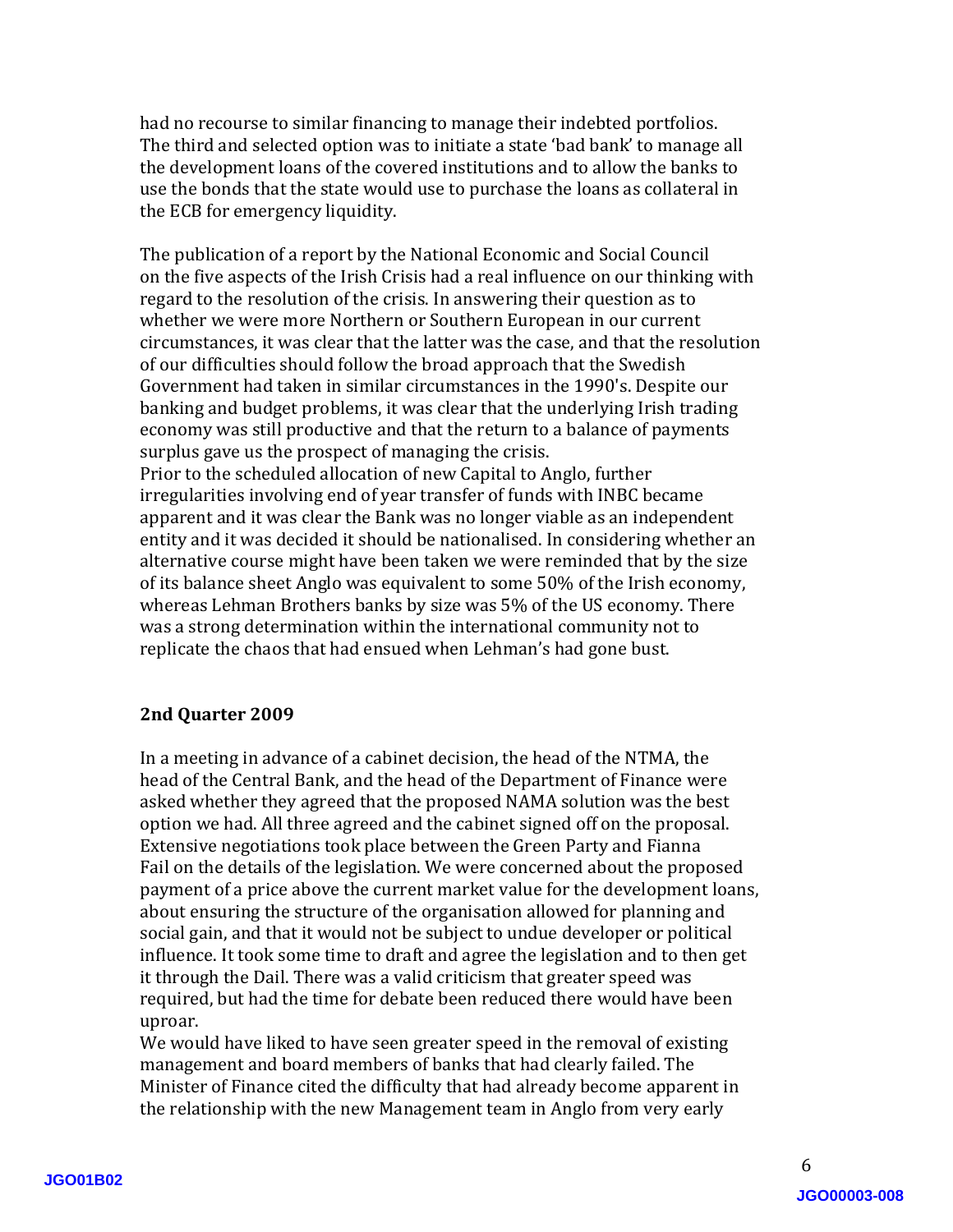days. We worked closely with the new heads of the Department of Finance, Regulator, Central Bank, NTMA and NAMA and the level of institutional rivalry that existed prior to the crisis was greatly reduced. In May we realised that the Programme for Government we were working under was not suitable for the radically changed circumstances we found ourselves in. We set about the process of re-negotiating a new Programme for Government, armed with the report of the Tax Commission and a better understanding of the structural deficit that had to be managed.

# **3rd Quarter 2009**

The budget making process through this period in Government required extensive meetings as each cabinet member had the ability to stall any initiative and propose an alternative course of action. Our own party sought the advice of a wide variety of commentators and economists through the period, including academics such as Alan Aherne, the advisor to the Minister for Finance, John Fitzgerald of the ESRI, Patrick Honohan of TCD and Karl Whelan of UCD. We also sought the advice of a range of market experts and public commentators, although obviously there were limits to what information we could share with such experts. Our emphasis was on broadening the tax base and making it more progressive, and on maintaining spending in education, homelessness, overseas aid, and in energy and transport infrastructure. Given that Social Welfare, Health and Education spending account for over 80% of overall state spending and could not easily be reduced, the greatest contribution in

# budget, adjustments came from increases in payroll taxes and cuts to the in public sector pay bill.

## **4th Quarter 2009**

The passing of the Lisbon referendum, the approval by 85% of Green Party members of our renewed Programme for Government, and the agreement of a budget within Cabinet gave us some confidence that we might be over the worst of the crisis.

# **1st quarter 2010**

The opening up of the individual lending files in the banks was revealing a worse problem than was expected. There was a lot of evident frustration in the Department of Finance about the slow response from Anglo and AIB in transferring the relevant loans to NAMA and a lot of shock about the lack of proper security behind loans once individual files were examined. The stress tests that were conducted were rigorous and Government decided to try and find the true scale of the problem as soon as possible rather than trying to hide or mask any real losses.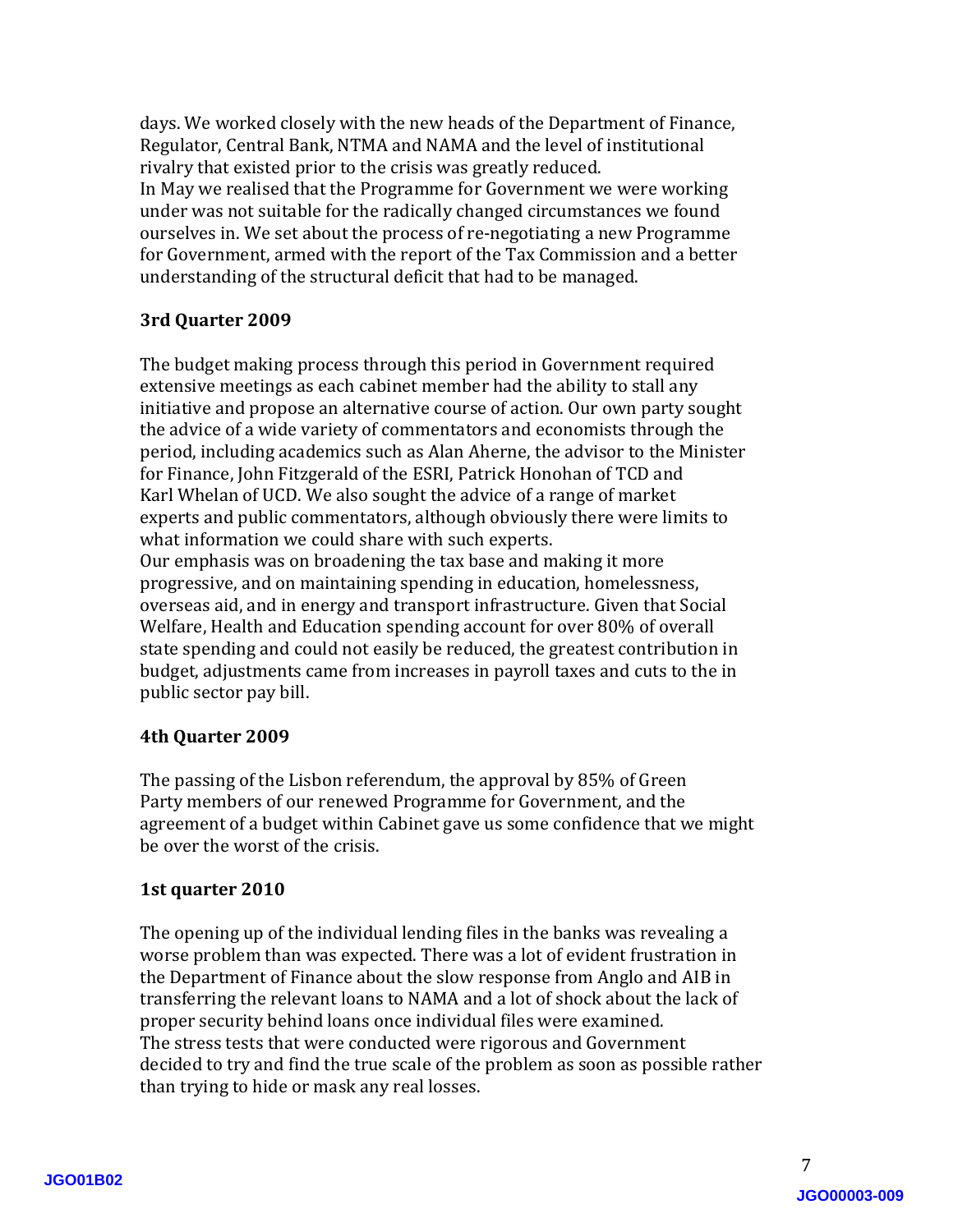## **2nd quarter 2010**

Details on the level of losses in the Irish banks only became available to the Cabinet a few hours before a press conference announcing the level of capital that would have to be inserted by the Irish Government. The debate on whether the Senior bondholders should not be paid in full was renewed. The argument coming back from the Office of the Attorney General was that this would be difficult because the senior bondholders had the same legal status as ordinary deposit holders and would challenge any differential treatment. The Department of Finance were also wary of the proposal because of the cost they had estimated of a potential 2% increase in interest rates for both the State and every private mortgage holder as one possible outcome of such a default.

# **3rd quarter 2010**

By September the full scale of the losses in the Irish banks, requiring a capital payment of  $\epsilon$ 64 billion, became apparent. The level of emergency liquidity coming from the European Central Bank had reached some  $\text{\textsterling}130$ million and market confidence in Ireland was falling rapidly. This situation was made worse by the announcement by Chancellor Merkel and President Sarkozy in Deauville, as part of a wide ranging statement on the further management of the Euro crisis, that in future the bonds from certain peripheral states in the Eurozone might not be fully honoured. It was an example of how the return to intergovernmental decision-making in Europe made the crisis worse. There was no communication from these leaders with the Government here in advance of their announcement and they seemed to be led by commentary in the media rather than hard evidence.

The response to the announcement in Deauville was a rapid increase in the cost of borrowing for the Irish State which would clearly make our position untenable if it continued. In response to the level of crisis we now faced, I asked the Taoiseach to bring in the leaders of the opposition in the Dail to explain the situation and to seek a form of national co-operation to manage us through the immediate dangerous period.

The Taoiseach ,Brian Cowen, agreed to that proposal and wrote to the various leaders accordingly. A meeting was held in the Taoiseach's office and the Government's economic analysis and figures were presented to the other leaders, but they refused to enter any collaborative arrangement to manage the considerable risks that faced the country.

## **4th Quarter 2010**

We had agreed with the Commission on the drafting of a four year plan to manage our response to the crisis out to 2014. The only advice from the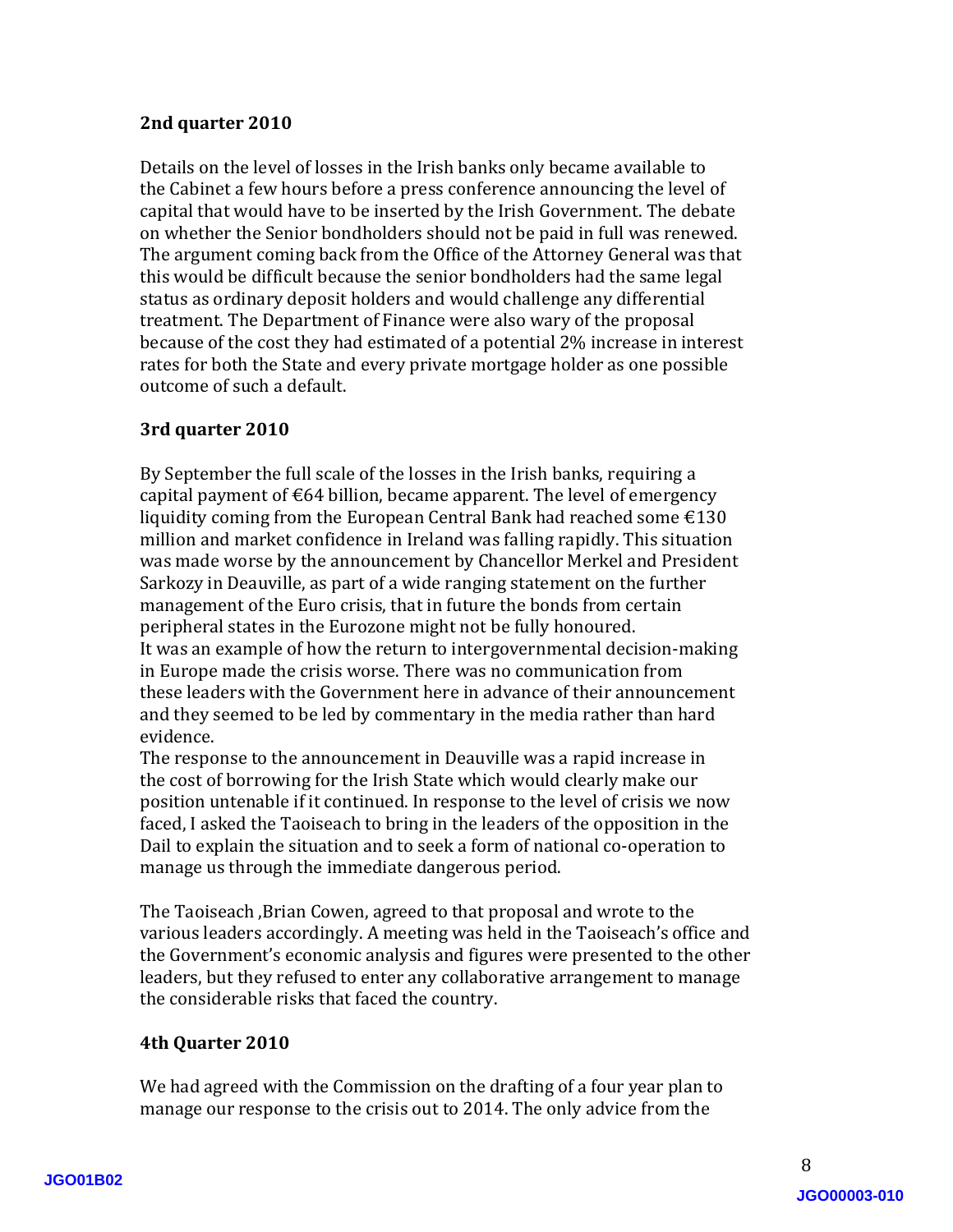Commission and the ECB in the construction of that plan was that in the first year there should be a  $\epsilon$ 6 billion adjustment. As the economic crisis deepened and the level of Corporate deposits once again started to drift out of the Irish Banks, the Cabinet agreed the four year plan and the 2011 budget. Commissioner Ollie Rehn arrived in Dublin to meet the various parties. At a meeting with the Green Party in Government Buildings, he agreed that the four year plan was the right approach and confirmed that he would go to the upcoming G20 meeting in Seoul to share that information as Ireland's situation was apparently to be first up on the agenda.

Following the G20 meeting, a story was leaked to Reuters and Bloomberg that Ireland would be going into an IMF facility. There was no prior notice given to the Irish Government as to that suggestion and the Minister of Finance underplayed the story, both when asked by the Green Party and Fianna Fail Ministers when they were being asked about the prospect in the media. The Minister and Finance and Taoiseach wanted to strengthen our negotiation position by not agreeing to anything in advance. It became clear that others were attempting to 'bounce' Ireland into a bailout. That position became more difficult when the head of the Irish Central Bank went on national radio to say that entering 'a facility' was inevitable. The Irish negotiation team was made up of Kevin Cardiff, John Corrigan, and Matthew Elderfield. At this point the Government position was clearly to try and get a write down of senior debt in the banks as part of any agreement. We were informed by the Minister of Finance that the IMF was supporting such a position, but at the very last minute it became clear that the ECB had refused to allow it be considered as an option.

Patrick Honahan and John Corrigan reviewed the proposals for a loan from the IMF/ESM etc and reluctantly recommended that we should accept it, as we would not be able to get financing from the markets and the debt repayments were manageable, even if they brought us to the edge of debt sustainability. We signed off the measure in Cabinet and then decided in a Green Party parliamentary party meeting that an election would have to be called in the New Year once the Finance Bill had been passed. We felt it was essential to pass the Finance Bill , as it would strengthen the hand of any incoming Government, which would have to negotiate a lot of the more detailed arrangements regarding the loans. We felt strongly that we had to leave Government because the entry into an EU/IMF facility had eroded public confidence to the point where it would affect the ability of Government to act decisively.

. The plan agreed with the ECB/IMF/EU adopted the broad approach that had already been agreed by the Irish Government in the Four Year Plan, with the exception of the proposed reduction in the Minimum wage which was the only element that the outside parties insisted upon. The wording of the agreement contained a number of other references to 'reviewing the sale'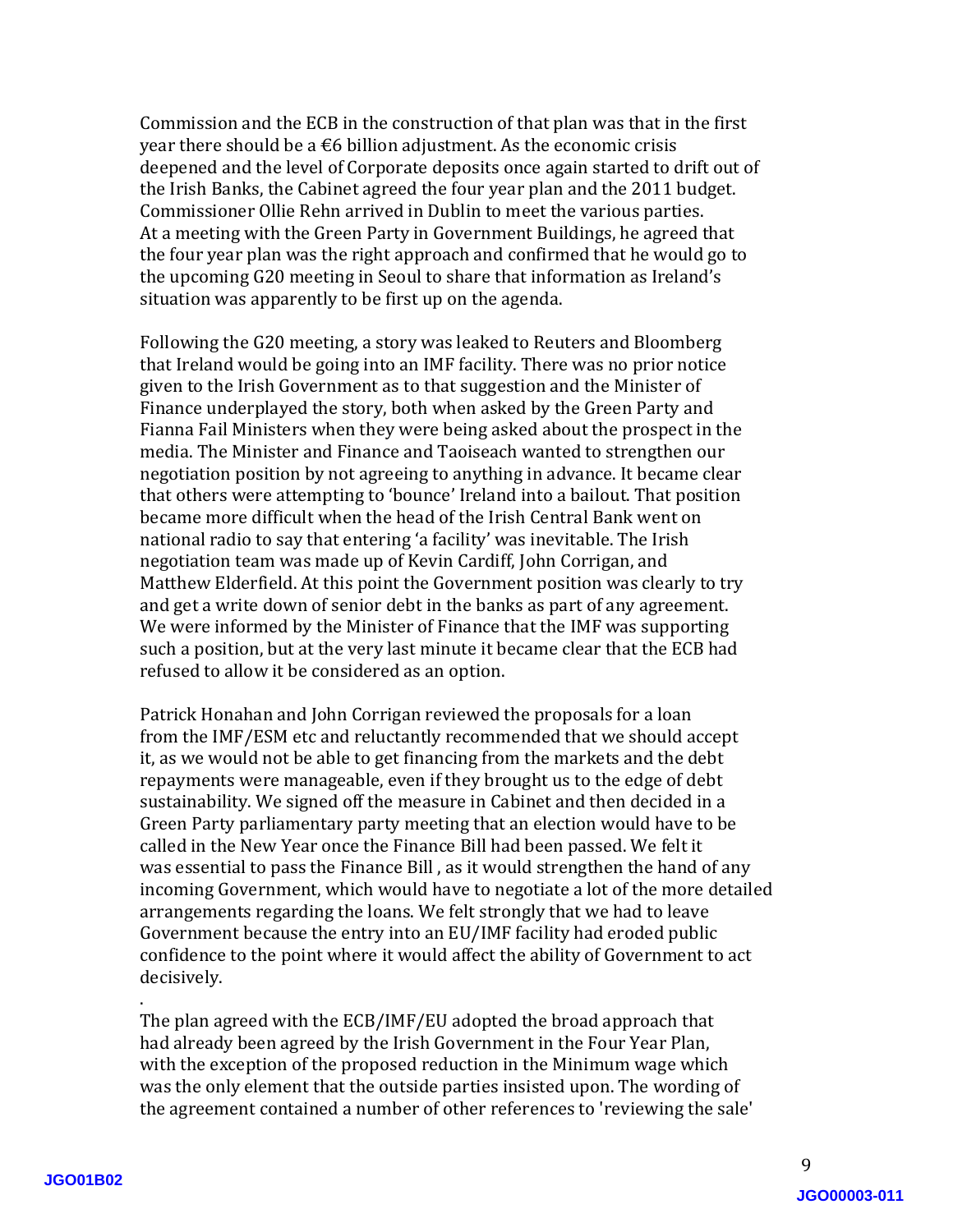of state assets and other similar measures, which we agreed on the understanding that they would not tie a further Government down to proposals not specifically agreed.

### **1st quarter 2011**

The agreement, at the last minute, by the opposition parties to withdraw their motion of no-confidence and allow the Finance Bill go through before the election should be noted. This followed a meeting between Eamon Ryan and Simon Coveney,

### **Summary**

To summarise I'd like to reference directly the selected questions posed by the Committee.

**C2b,** On the question of C2b, I'm assuming this refers to advice offered by outside bodies and not the role of government advisors. In relation to the former, we listened carefully to the assessments offered by Minister Lenihan and the Department, which were often based on such professional advice. It's clear now that many of the predictions of a 'soft landing' were off the mark.

**C3a,** The weeks in advance of the introduction of the Deposit guarantee scheme saw a run of retail deposits from the Irish banks which required a lifting of the state guarantee to a level of  $\text{\textsterling}100,000$ . An international crisis on interbank markets due to the US subprime mortgage market, the collapse of Lehmann Brothers and the reluctance of the US congress to approve the proposed support measures for the US banks created a unique environment where there was a real risk of a complete collapse of the international banking system.

**C3b,** I would say, given the conditions and the level of knowledge at our disposal, the guarantee was probably the least worst option. While there was little precedent for the circumstances we faced at that time, we understood that some mechanism was required to avoid the circumstances where the Irish Banking system would collapse. Subsequent analysis from a detailed investigation of the loan books of the covered banks showed that Anglo Irish Bank would have collapsed at that time had a guarantee not been given and that because of the cross securitisation with other banks that AIB would also have collapsed shortly afterwards and a complete collapse of the Irish Banking system would have followed. In subsequently reading a variety of literature on the management of such banking collapses, it appears that the mechanism of issuing a guarantee followed by the management of bad assets and the issuing of new capital is seen as a standard policy approach to such circumstances.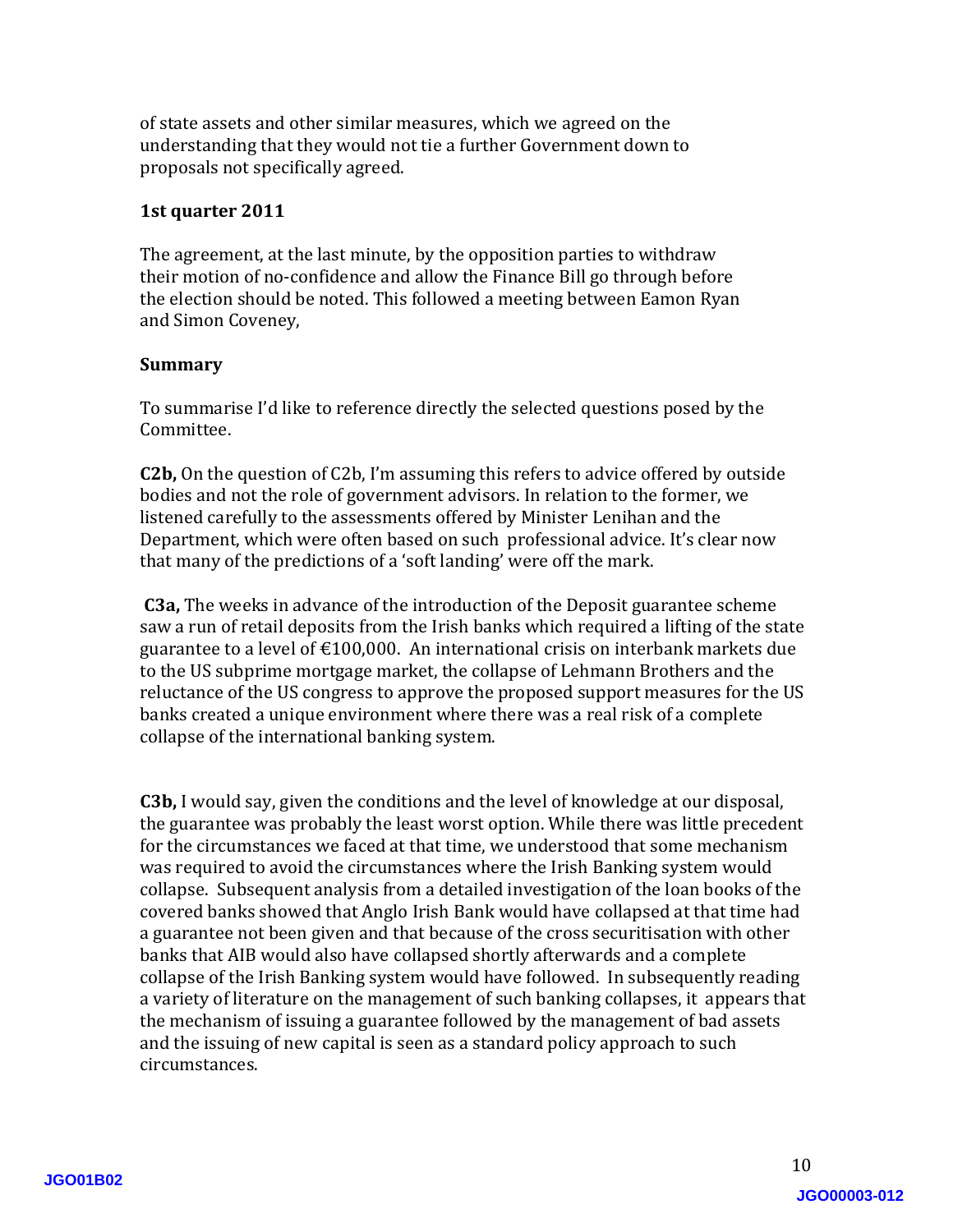**C4a**, The decision was taken initially in discussions with the Minister of Finance and the Secretary General of the Department of Finance, when it was decided that a Government decision would be sought to nationalise the bank, given that we could not proceed with issuing of new capital funding for the bank due to the variety of Corporate Governance problems in the bank and the scale of losses that were becoming increasingly apparent. Rather than proceeding with an immediate liquidation of the bank, it was decided to try and use the Nama procedure to work out the bad assets and see if the remaining assets could be managed over a longer wind down period to try and minimise future costs to the state.

**C4c,**.Failure to provide necessary capital for each of the banks would have led to their closure. We considered the precedent where the Irish banking system had closed in the mid 1970's for several months during various banking strikes but it was pointed out that the nature of the Irish economy and banking system had radically altered in the intervening period and the issue of banks closing due to industrial relations difficulties is radically different to where they close to a lack of confidence with regard to their viability. It was clear that the US Government, the ECB and the European Commission had decided that bank closures were to be avoided due to the experience from the 1930's depression. One lesson from that period, attributed to the economist John Maynard Keynes, was that a banking system in crisis has to be stabilised before it can be reformed. The mechanisms devised through the period were designed to provide the space and stability to make the necessary reforms.

**C4d,** It became clear in the course of 2009-2010 that almost all of the covered institutions were no longer solvent due to the level of loan losses in the property sector. It was decided to merge those institutions that had the prospect of recovery and to amalgamate the two institutions Anglo and INBS where the task was to manage an orderly wind down and recovery of as much value as possible from the remaining loan assets.

**C6d,** We had no direct contact with the ECB throughout our period in office but were kept informed on a regular basis about their approval for the NAMA scheme, the ongoing extension of emergency ELA to the Irish banks and the subsequent threat of the withdrawal of that emergency liquidity and the refusal of the ECB to accept the burning of Senior bondholders in Irish Banks.

**R1c,** The broad macro economic policy during the period 2008-2011 was determined by the fall in tax revenues due to the collapse in the construction industry, the related threatened crash in our banking system and the related increase in borrowing costs for the state. It would have been preferable to follow a counter cyclical budgetary policy to offset some of the reductions in public and private spending at the time but the particular circumstance of the public finances ruled out that option. We attempted to maintain capital investment wherever possible including measures to encourage investment in the energy and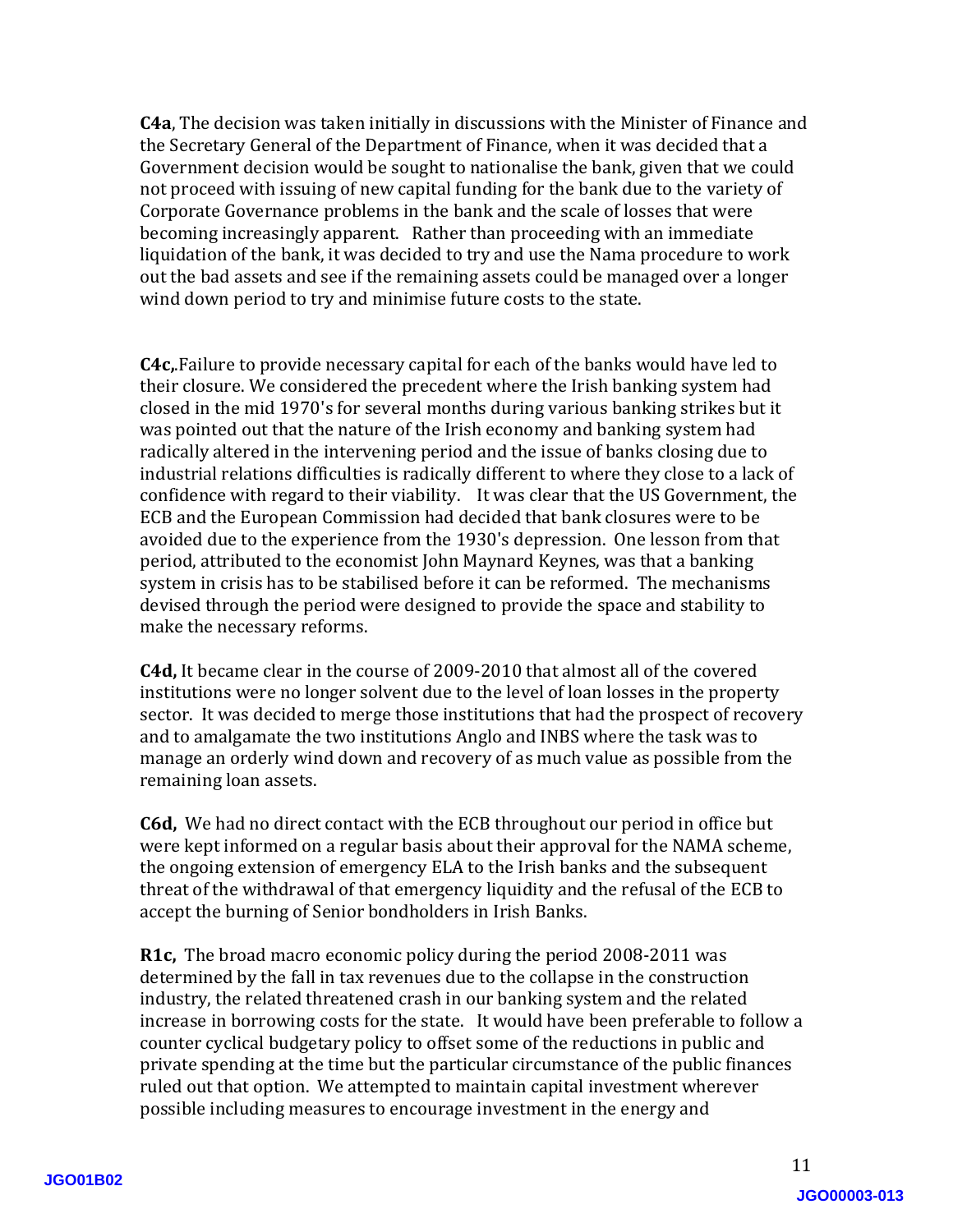telecommunications sector and to protect spending in areas such as water infrastructure and the retrofitting of public and private buildings to provide a counter cyclical response to offset the dramatic reduction in state spending that had to take place.

The period allowed for reform of the central bank and Financial regulator to learn the lessons from the lack of prudential regulation in the period running up to the banking crisis.

**R2b**, In relation to R2b, I would say the measures we took were effective. As I said, two thirds of the fiscal adjustment was made during our time in government.

**R4a,** Appropriateness of the expert advice sought, quality of analysis of the advice and how effectively this advice was used.

In relation to R4a, I would say it was appropriate to seek outside advice for the reasons given, I believe the advice offered was based on the best available information and that we followed through on that advice.

**R4c,** Analysis and consideration of the response to contrarian views (internal and external)

In relation to R4c, I believe the evidence shows that we sought and acted upon advice from outside the Department. It's also clear that the Green Party took a very different view to other parties to the lending practices of the banks during the high point of the Celtic Tiger.

**R5a**, Effectiveness of the Oireachtas in scrutinising public policy on the banking sector and the economy.

I relation to R5a, it's clear that the Oireachtas like successive governments could only act on the information supplied. As has been stated by other witnesses, many of the reports from state bodies predicted a soft landing.

It should not be forgotten that one of the most important decisions, the guarantee, was a decision of the Dail. The political parties were briefed by the Department of Finance on the options, and they voted accordingly. I believe the opposition parties were given the same information that was given to the government parties.

**R5b,** To answer R5b directly, I believe that the Department of Finance offered appropriate advice during the crisis. I was very disappointed at the subsequent criticism of Kevin Cardiff, who was a very hard-working civil servant. I recall him working late into the night. We followed the advice given by Mr Cardiff and his colleagues. We would however have two particular criticisms with regard to the way in which the Department worked. The first relates to the tendency of the Department to bring memos to Cabinet which do not go through the review process that other departments have to adopt in bringing any papers to Government for consideration. The second relates to the stern resistance we encountered from the